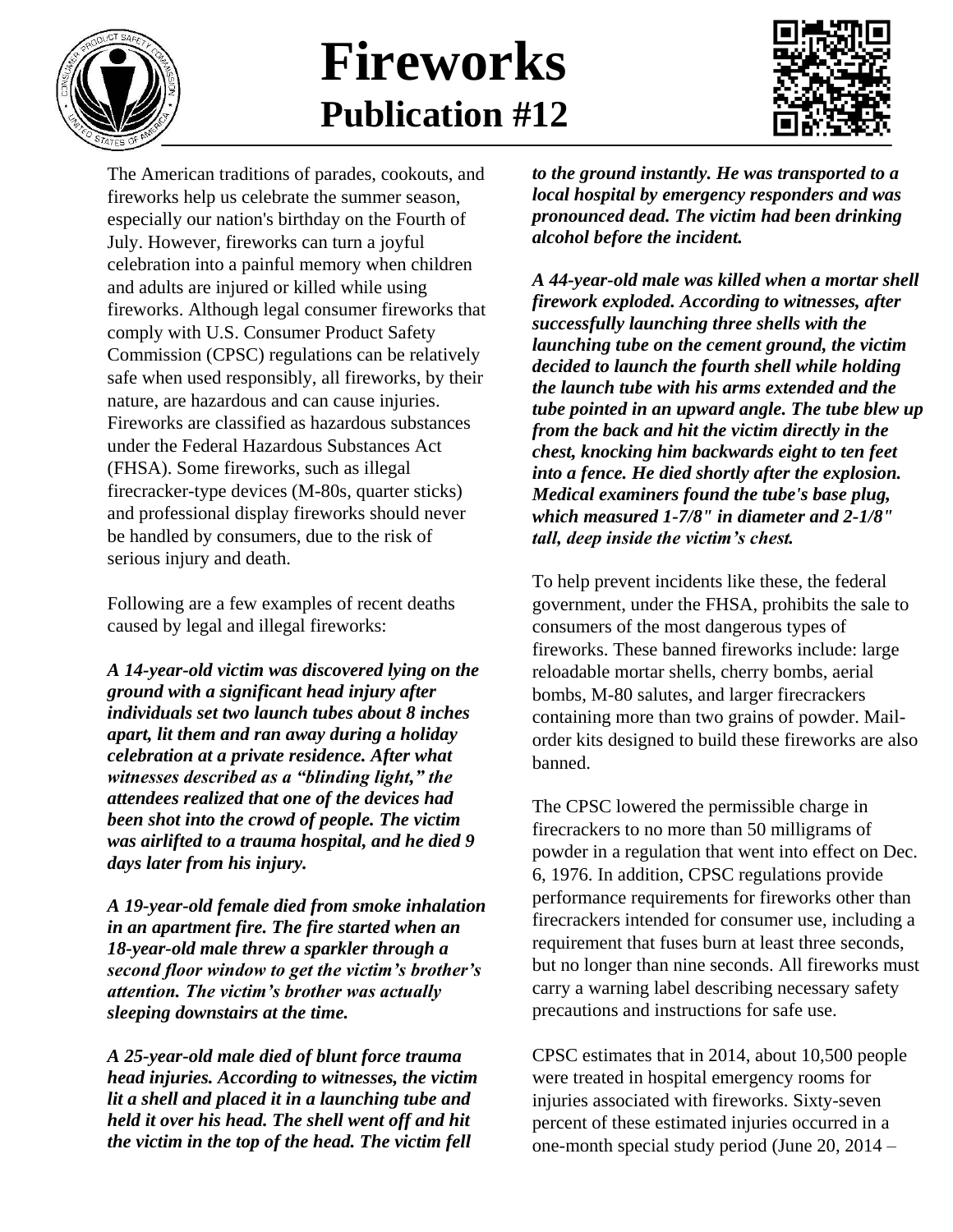July 20, 2014) around July 4. During the 2014 special study, more than half of the fireworksrelated injuries were burns. Most of the injuries involved hands and fingers, the head (including face, eyes, and ears), legs and arms. Children under the age of 15 years old accounted for 35 percent of the estimated injuries. Fireworks should be used only with extreme caution. Older children should be closely supervised, and younger children should not be allowed to play with fireworks, including sparklers.

Before using fireworks, make sure they are permitted in your state or local area. Regardless of location, consumers who intend to use fireworks have to comply with federal regulations. Many state and local governments also prohibit or limit consumer fireworks, formerly known as "class C fireworks," which are common fireworks, and firecrackers sold for consumer use. Consumer fireworks include: shells and mortars, multiple tube devices, Roman candles, rockets, sparklers, firecrackers with no more than 50 milligrams of powder, and novelty items, such as snakes, airplanes, ground spinners, helicopters, fountains, and party poppers.

To help consumers use fireworks more safely, the CPSC offers these recommendations:

-- Do not allow young children to play with fireworks. Sparklers, a firework often considered by many to be the ideal "safe" device for the young, burn at very high temperatures and should be not be handled by young children. Children may not understand the danger involved with fireworks and may not act appropriately while using the devices or in case of emergency.

-- Older children should be permitted to use fireworks only under close adult supervision. Do not allow any running or horseplay.

-- Set off fireworks outdoors in a clear area, away from houses, dry leaves, or grass and other flammable materials.

-- Keep a bucket of water nearby for emergencies and for pouring on fireworks that fail to ignite or explode.

-- Do not try to relight or handle malfunctioning fireworks. Soak them with water and throw them away.

-- Be sure other people are out of range before lighting fireworks.

-- Never light fireworks in a container, especially a glass or metal container.

-- Keep unused fireworks away from firing areas.

-- Store fireworks in a cool, dry place.

-- Check instructions for special storage directions.

-- Observe local laws.

-- Never have any portion of your body directly over a firework while lighting.

-- Do not experiment with homemade fireworks.

## **MAIL-ORDER "MAKE- YOUR-OWN" FIREWORKS KITS AND COMPONENTS -- DESIGNED TO BUILD BANNED FIREWORKS -- ARE PROHIBITED BY LAW.**

Following is a summary of state regulations as of June 1, 2015, according to the [American](http://www.americanpyro.com/state-law-directory)  [Pyrotechnics Association.](http://www.americanpyro.com/state-law-directory)

Fireworks are regulated by both states and local jurisdictions. To ensure full compliance with state and local laws, check with your local government (such as your police or fire department) for detailed requirements. Please note that local requirements may supersede state laws.

**I. STATES THAT ALLOW SOME OR ALL TYPES OF CONSUMER FIREWORKS**  (formerly known as class C fireworks), **AP-PROVED BY ENFORCING AUTHORITY, OR AS SPECIFIED IN LAW** (43 states, [District of](http://www.americanpyro.com/assets/docs/State_Laws/dc09.pdf)  [Columbia](http://www.americanpyro.com/assets/docs/State_Laws/dc09.pdf) and Puerto Rico):

[Alabama](http://www.americanpyro.com/assets/docs/State_Laws/al13.pdf) [Montana](http://www.americanpyro.com/assets/docs/State_Laws/mt13.pdf) [Alaska](http://www.americanpyro.com/assets/docs/State_Laws/ak13.pdf) [Nebraska](http://www.americanpyro.com/assets/docs/State_Laws/ne13.pdf) [California](http://www.americanpyro.com/assets/docs/State_Laws/ca13.pdf) [New York](http://www.americanpyro.com/assets/docs/State_Laws/ny15.pdf)

[Arizona](http://www.americanpyro.com/assets/docs/State_Laws/az14r.pdf) [New Hampshire](http://www.americanpyro.com/assets/docs/State_Laws/nhdraft.pdf) [Arkansas](http://www.americanpyro.com/assets/docs/State_Laws/ar13.pdf) [New Mexico](http://www.americanpyro.com/assets/docs/State_Laws/nm13.pdf)